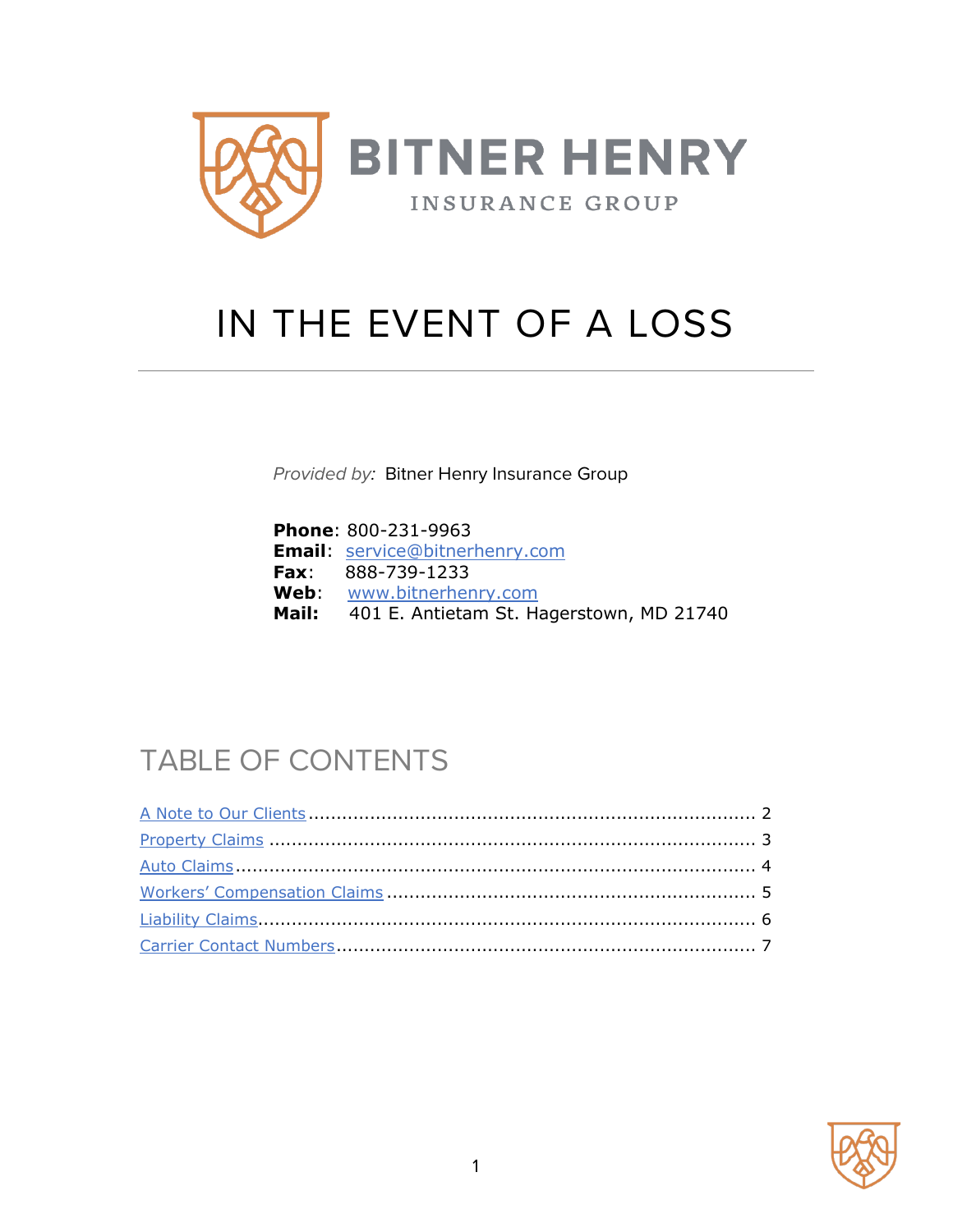### <span id="page-1-0"></span>A Note to Our Insurance Clients

The **Bitner Henry Insurance Group team** is here to serve you. This service includes assisting you in the event of a loss. If a loss occurs, please follow the steps highlighted in this guide. Please note this information is meant to provide general risk-management tips and is not legal advice.

**Remember, your insurance contract requires that you report all losses promptly.** Therefore, contact us or the **insurance carrier directly** as soon as possible after a property, liability, workers' compensation, or automobile loss.

An insurance company claims adjuster will be assigned to handle your loss. You should then be able to deal directly with the adjuster to settle your loss.

*If you encounter any unusual delays or problems in the handling of your loss, please contact us for assistance at 800-231-9963 or [service@bitnerhenry.com.](mailto:service@bitnerhenry.com)* 

We appreciate your business and are here to assist you.

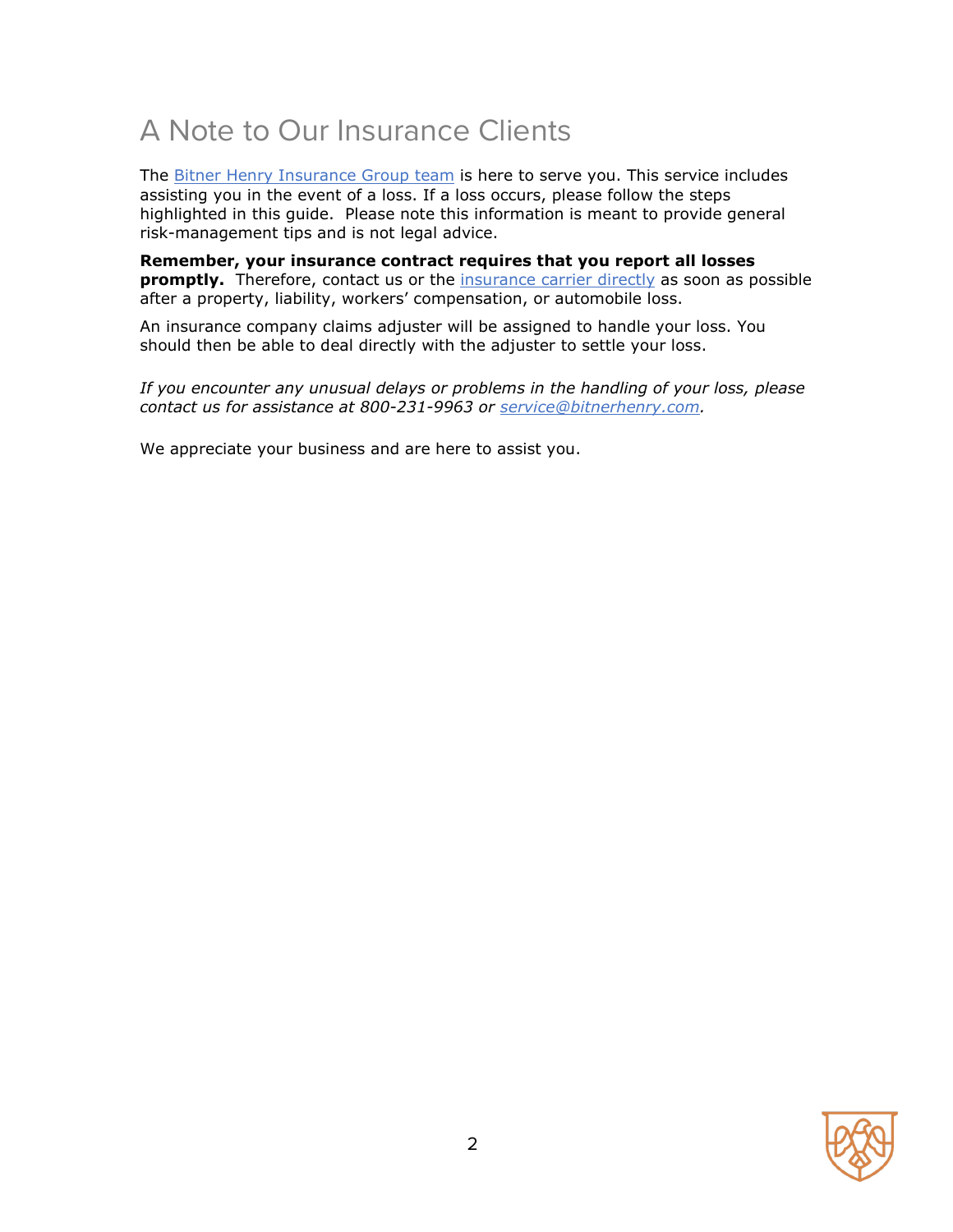## <span id="page-2-0"></span>Property Claims – page 1

*This article is meant to provide general risk-management tips and is not legal advice.*

#### **In the event of damage to your building or contents, follow these steps:**

- *1. Make sure the property is safe before letting anyone inside.* 
	- a. Notify the police if there has been a theft or break-in.
- *2. Protect the property from further damage.*
	- a. Cover the property if it is exposed to the elements.
	- b. Remove valuables if they can be stolen.
	- c. If there is a water damage issue, shut off the water source and contact a water restoration company as soon as possible.
	- d. Call the proper authorities and utilities (e.g., gas, electric, telephone).
	- e. Take photos of the damage before having emergency repairs made, such as boarding up windows or covering holes in the roof.
- *3. Prompt notice should be given when a potential loss occurs.*
	- a. Contact the [insurance carrier directly](#page-7-0) or call Bitner Henry Insurance Group to report the loss.
	- b. You should expect a claims adjuster to reach out to you within 48 hours.
	- c. Let us or the carrier know if this loss affects your ability to operate normally, so the loss can be expedited.
	- d. For a property loss, the property may need to be inspected by the insurance company prior to any repair work being performed.
- *4. Repairs*
	- a. Call a contractor to *estimate* the building damages. The adjuster may assist you with your choice of contractors to make the repairs.
	- b. Do not authorize repairs until the claims adjuster has given you the authority to do so.
	- c. Separate damaged contents from undamaged contents. Do not discard any items until the claims adjuster gives you the authority to do so.

d. If you aren't sure if you should file a claim, we suggest contacting us.

- 5. *During this process, maintain good records.*
	- a. Take pictures.
	- b. Keep expense receipts.
	- c. Inventory damaged property.
	- d. Keep records of expenses if you are forced to temporarily relocate your business.
	- e. Do not dispose of damaged property unless it is a danger to safety or disposal has been approved by the claims adjuster.

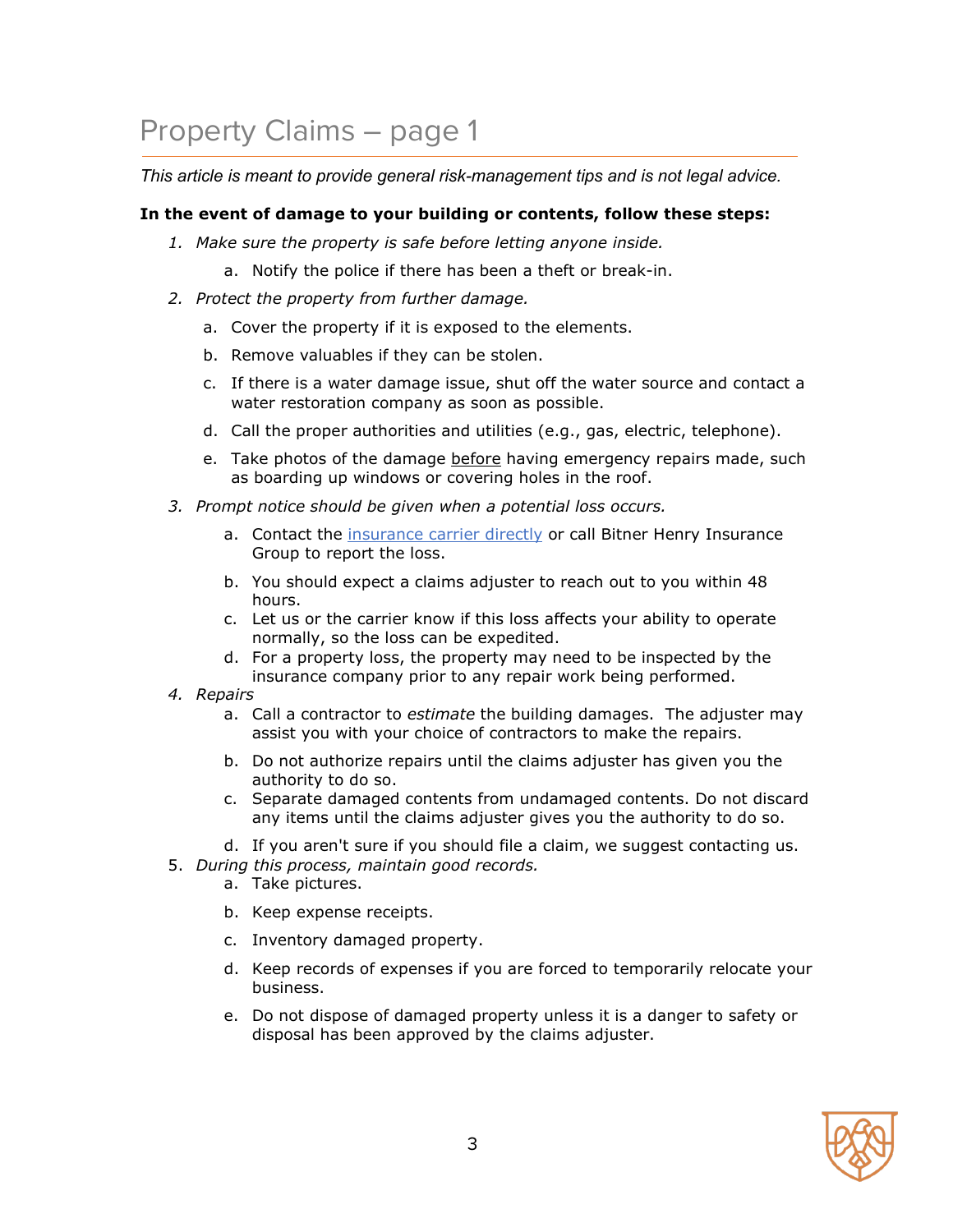### Property Claims – page 2

#### **After the claim is made to the insurance company, the claims adjuster will do the following:**

- 1. Contact you by phone or mail to discuss the loss.
- 2. Arrange for an appraiser to inspect extensively damaged property.
- 3. Assist you with your choice of contractors to make the repairs.
- 4. Contact you for a settlement.

Time frames will vary, but in general the adjusting process takes four weeks.

**Please note, as the claimant on the loss,** *you oversee repair projects.* The insurance company is not responsible for making the repairs, only providing the funds needed to make the repairs.

The claimant is responsible for choosing a contractor, signing a contract with the contractor, and managing the contractor to ensure the work progresses on time

**We hope this has been helpful.** Experiencing a property loss is often a stressful experience and we want to assist you to make your claims process go as smoothly as possible. If you have any issues or questions, please reach out to your agent or our office for more guidance.

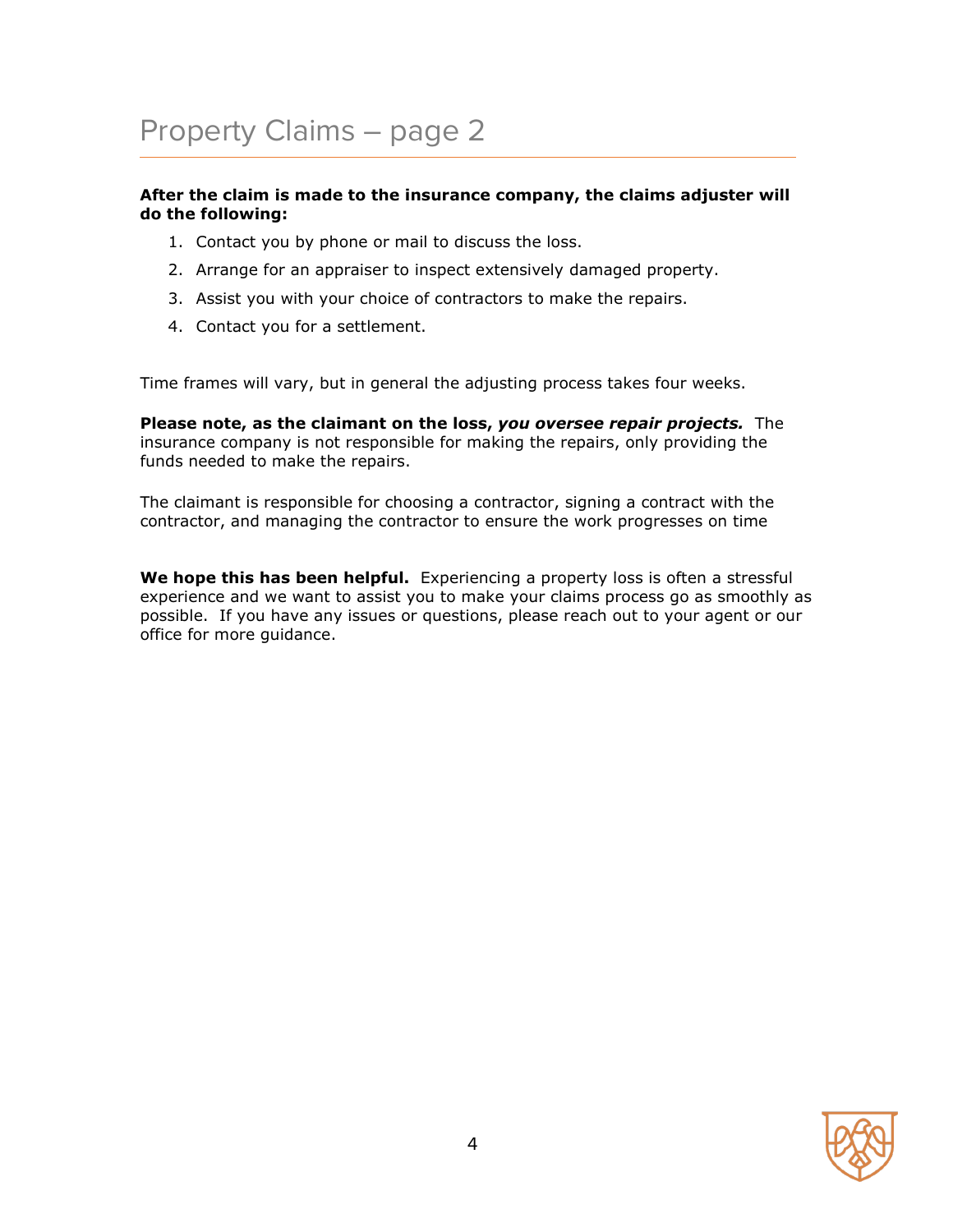### <span id="page-4-0"></span>Auto Claims

*This article is meant to provide general risk-management tips and is not legal advice.*

#### **In the event of an automobile accident, follow these steps:**

- 1. **If you are still at the scene**, please contact the police.
- 2. **Obtain information about the other people involved** in the accident such as the following:
	- a. Names, addresses and phone numbers
	- b. Insurance company and policy number
	- c. Type of vehicle
	- d. Driver's license numbers
- 3. **Take photos** of the accident and any damage
- 4. **Have your vehicle towed** to the nearest repair shop if the vehicle is not drivable.
	- a. Do not authorize repairs until the claims adjuster gives you the authority to do so.
	- b. Keep your towing receipt. This can often be reimbursed.
- 5. Once you are no longer at the scene of the accident, contact our office or [the](#page-7-0)  [carrier](#page-7-0) to directly file the claim.
	- a. You should expect a claims adjuster to reach out to you within 48 hours.
	- b. If it is after-hours, contact the carrier directly.
	- c. If the issue is highly sensitive, please let us know so we can expedite that process.

#### **In the event of a windshield, vandalism or theft loss, follow these steps:**

- 1. Report the vandalism loss or theft to the police.
- 2. Call us to report a loss.

#### **After we report the loss to the insurance company, the claims adjuster will do the following:**

- 1. Contact you to request details of the accident and repair estimates.
- 2. Arrange for an appraiser to inspect the damages of vehicles that are not drivable or extensively damaged.
- 3. Contact you for a settlement.
- 4. Deal directly with the others involved in the accident.

#### **You should not talk to others involved in the accident but refer them to your claims adjuster.**

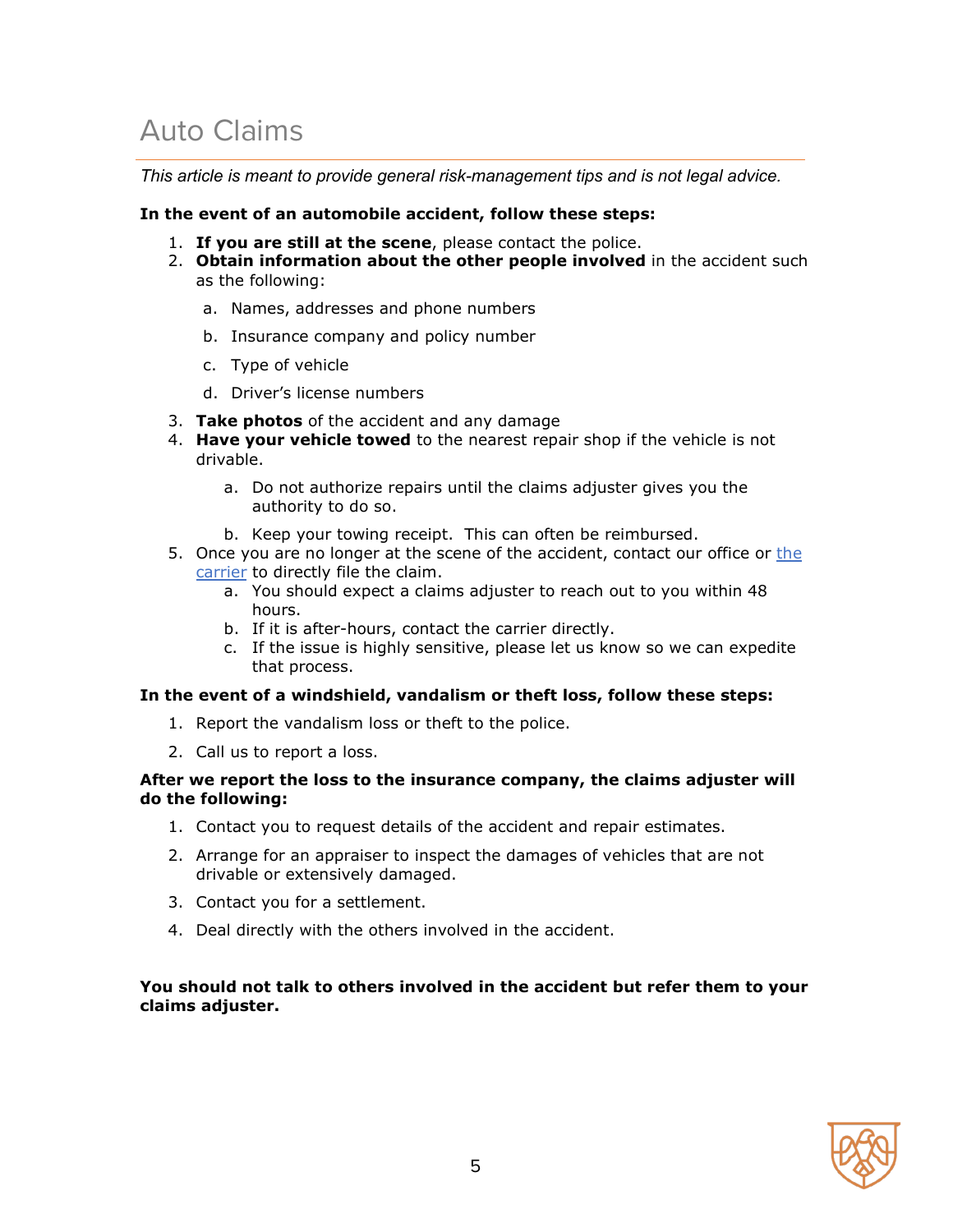## <span id="page-5-0"></span>Workers' Compensation Claims

*This article is meant to provide general risk-management tips and is not legal advice.*

#### **In the event an employee is injured on the job, follow these steps:**

- *1. If someone requires medical attention:*
	- a. Call 911 or get them to a medical professional immediately.
	- b. Advise the medical professional the incident occurred while performing normal work activities.

#### **Prompt notice should be given when a loss occurs. To do so:**

- 2. *Complete the Employer's First Report of Injury or Disease form* for all losses.
	- a. Download the form for your state at <https://bitnerhenry.com/policy-forms/first-report/>
	- b. Either use the "call in" reporting system or fax the original form to the [insurance company.](#page-7-0)
		- i. *Brotherhood Mutual customers* can email the form as an attachment to claims@brotherhoodmutual.com or fax to 800-284-9579
	- c. Send a copy of this form to the State Department of Industry, Labor and Human Relations (refer to the First Report for the address).
	- d. You should expect a claims adjuster to reach out to you within 48 hours.
	- e. If the issue is highly sensitive, please let us know so we can expedite that process.
- 3. *In the event of a disabling injury or death loss*, forward a copy of the First Report to us. We will follow up with the insurance company for their prompt handling of the loss.

#### **After the loss is filed with the insurance company:**

- 1. A claims adjuster is assigned to the loss.
- 2. You will receive a claims number from the adjuster by phone, usually within one business day.
- 3. The adjuster will contact the injured employee to discuss the accident. They will request copies of bills and doctors' reports for medical treatment administered.
- 4. The adjuster will contact you, the employer, if there is any lost time from work as a result of the injury.

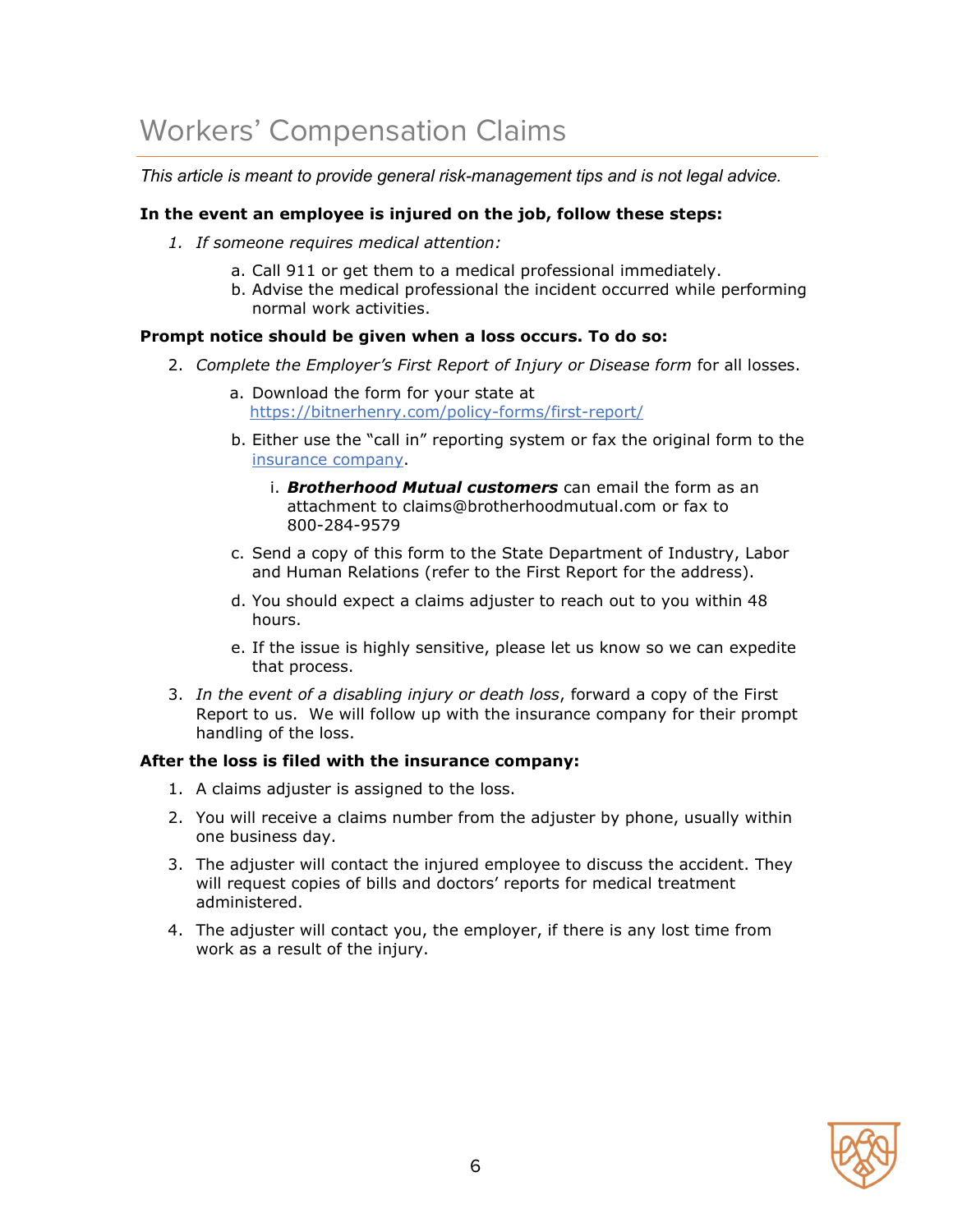### <span id="page-6-0"></span>Liability Claims

*This article is meant to provide general risk-management tips and is not legal advice.*

#### **In the event of injuries or damage to property of others which you allegedly caused, follow these steps:**

- 1. Call us to report the loss.
- 2. We will request you provide all documentation regarding the incident including
	- a. a copy of the lawsuit (if there is one)
	- b. medical bills (if you have them available)
	- c. All internal documents including accident investigation, repair and maintenance records, etc.
	- d. Also a list of all names and address of any witnesses or people who may be able to provide more information about what occurred.

*If an object was involved in an accident*, save it for inspection by the claims adjustor or attorneys.

#### • **After we report the loss to the insurance company, the claims adjuster will contact you to discuss the incident.**

- $\circ$  The claims adjuster will work directly with the claimant and their attorney. You SHOULD NOT have to interact with the claimant yourself or make any payment directly.
- $\circ$  You can expect to be contacted by the claims adjuster within 48 hours of filing the loss, but if the issue is highly sensitive then please let us know so we can expedite the process
- **Sharing Information**
	- $\circ$  Do not talk to the media or share details of the incident with anyone not involved. If you need to share information regarding the incident, then you should contact your claims adjustor first.
	- $\circ$  Often people feel the need to go above and beyond in 'helping' but end up costing their organization. You cannot undo what happened, however you can cause further damage to the organization or individuals by sharing more than is needed.

**We hope this has been helpful.** Experiencing a liability loss is often a stressful experience and we want to assist you to make your claims process go as smoothly as possible. If you have any issues or questions, please reach out to your agent or our office for more guidance.